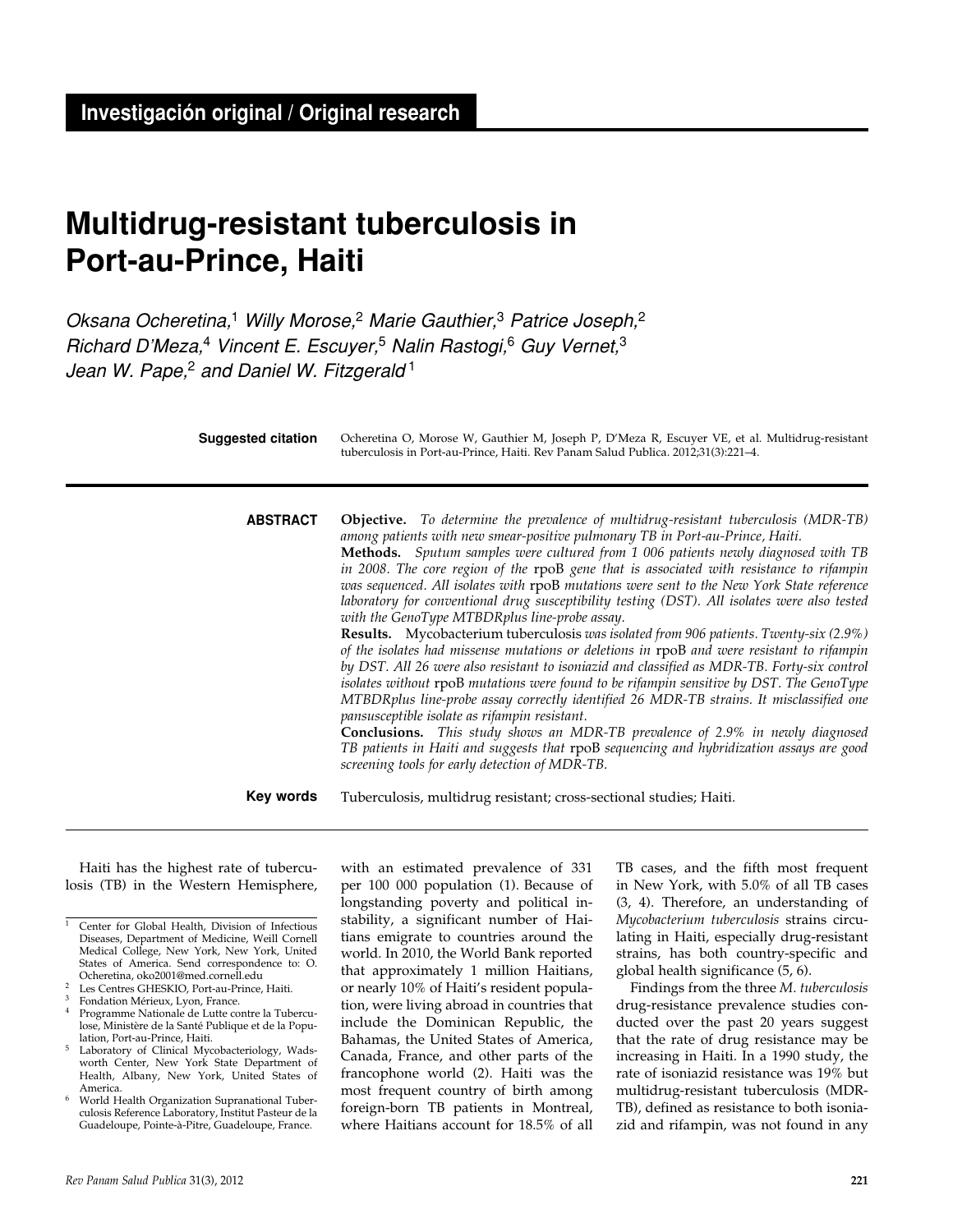patient newly diagnosed with TB (7). In a 1991 study of recent migrants from Haiti to Cuba, monoresistance to isoniazid was found in 22% of TB patients but MDR-TB was not found (8). However, a study in 2002 of patients presenting to an HIV/AIDS center in Port-au-Prince, Haiti, with new onset tuberculosis found a rate of primary MDR-TB of 6% (9). The 2002 study was small and limited to a single HIV testing center but suggested an increase in MDR-TB.

In 2010, the World Health Organization (WHO) estimated that 3.4% of new TB cases globally and 2.1% of new cases in the Americas were MDR-TB (1). In the Caribbean, rates of MDR-TB range from < 1.0% of new cases in Cuba to 6.6% in the Dominican Republic (10, 11). Because of limited data on drug resistance, the WHO has not provided a definitive assessment of trends in MDR-TB over time globally or in the Americas. It is hoped that with recent advances in molecular techniques, more drugresistance data will be forthcoming and the WHO will be able to determine whether the prevalence of MDR-TB is increasing.

A survey of TB drug resistance at the five largest TB treatment centers in Portau-Prince was conducted to determine the prevalence rates of primary MDR-TB and to determine whether there has been an increase since 1990. A secondary objective of this study was to validate the use of molecular tests for the diagnosis of MDR-TB in Haiti before their clinical application.

# **METHODS**

# **Study design**

This was a cross-sectional prevalence study of *M. tuberculosis* drug resistance among patients presenting with new acid-fast bacillus smear-positive active pulmonary tuberculosis at the five largest TB treatment centers in the metropolitan Port-au-Prince area in 2008. Sputum samples were cultured from these five centers for *M. tuberculosis*. Isolates were then examined by sequence analysis of the *rpoB* gene, which is known to be associated with > 95% of rifampin resistance (12). *M. tuberculosis* isolates resistant to rifampin by *rpoB* DNA sequence analysis were sent to the Mycobacteriology Laboratory of the New York State Department of Health for drug

susceptibility testing (DST). A subset of isolates negative for rifampin resistance by *rpoB* gene analysis was also sent to the New York reference laboratory. The prevalence of MDR isolates is reported, defined as isolates that were resistant to rifampin by *rpoB* gene analysis with confirmation of resistance to rifampin and isoniazid by DST at the New York reference laboratory.

# **Study setting and population**

The five tuberculosis centers in Portau-Prince and its environs included Grace Children's Hospital, the Haitian State Sanatorium, GHESKIO Centers, Sigueneau Sanatorium, and the Mennonite Mission of Croix des Bouquets. These centers cover about 75% of all TB cases treated in the Port-au-Prince area. The patients were consecutively diagnosed with an acid-fast bacillus-positive smear in 2008. They did not report a prior diagnosis of TB.

A laboratory technician placed a 2- to 5-mL aliquot of sputum from each patient into a 50-mL plastic tube. The tube was labeled with the patient's age, gender, and HIV status (positive, negative, unknown). The sample was refrigerated at 4°C and transported within 2 days to a central laboratory at the GHESKIO Centers.

# **Laboratory studies**

Sputum samples were decontaminated with sodium lauryl sulfate and cultured on Lowenstein–Jensen slants (Becton Dickenson, Franklin Lakes, New Jersey, United States of America). For positive cultures, a loopful of mycobacteria was resuspended in 300 µL of nuclease-free water, heat-killed by 20 min of incubation at 95°C, and disrupted by three cycles of freezing at –70°C and heating at 95°C. DNA was separated from debris using Spin-X centrifuge filter tubes, 0.22-µm pore size (COSTAR, Corning Inc., Lowell, Massachusetts, United States). The 329-bp *rpoB* fragment was amplified in 35 cycles of polymerase chain reaction (PCR). PCR parameters were 30 s of denaturation at 95°C, 1 min of annealing at 55°C, and 1 min of extension at 72°C. Each 50-µL reaction mixture consisted of 5 µL of DNA extract, 0.2 µM each primers *rpoB-F* (5'-CCA-CCC-AGG-ACG-TGG-AGG-CGA-TCA-CAC-3') and *rpoB-R* (5'-CGT-TTC-GAT-GAA-CCC-GAA-CGG-GTT-GAC-3'),

200 mM dNTPs, and 1.25 units of Hot-Start Taq polymerase (QIAGEN, Hilden, Germany) in buffer provided with plymerase kit.

PCR fragments were purified with a QIAquick PCR purification kit (QIAGEN, Hilden, Germany), premixed with the primers used for PCR amplification, and sent for Sanger (3730XL) sequencing at Cornell University Bio Resource Center (Ithaca, New York, United States). The sequences obtained were compared with the wild-type *rpoB* sequence of H37Rv for *M. tuberculosis* complex identification and for detection of mutations. Isolates were provisionally classified as rifampin resistant if they had a polymorphism previously described as conferring resistance (12).

DNA extracts from all isolates were tested for mutations associated with resistance to isoniazid and rifampin by a commercially available line-probe assay according to the manufacturer's instructions (GenoType MTBDRplus, Hain Life Sciences, Nehren, Germany). The operator performing the test was blinded to the results of *rpoB* sequence analysis.

All isolates with *rpoB* mutations, along with a subset of isolates without *rpoB* mutations, were sent to the Laboratory of Clinical Mycobacteriology, Wadsworth Center, New York State Department of Health (Albany, New York, United States). All specimens were confirmed as *M. tuberculosis* complex by real-time PCR assay (13). In New York, drug sensitivity testing to first-line antituberculosis drugs was performed in Mycobacteria growth indicator tubes (BACTEC 960, Becton Dickenson, Franklin Lakes, New Jersey, United States) in accordance with the manufacturer's instructions. For isolates resistant to at least one first-line drug, DST to isoniazid, rifampin, ethambutol, streptomycin, capreomycin, cycloserine, ethionamide, kanamycin, *p*-aminosalicylc acid, amikacin, and ofloxacin was performed with the proportion method on 7H10 agar as recommended by the Clinical and Laboratory Standards Institute (14).

# **Analysis**

The prevalence, with 95% confidence intervals, of MDR-TB at five major TB treatment centers around Port-au-Prince is reported. Proportions were compared using Fisher's exact test and medians with the Wilcoxon rank sum test. This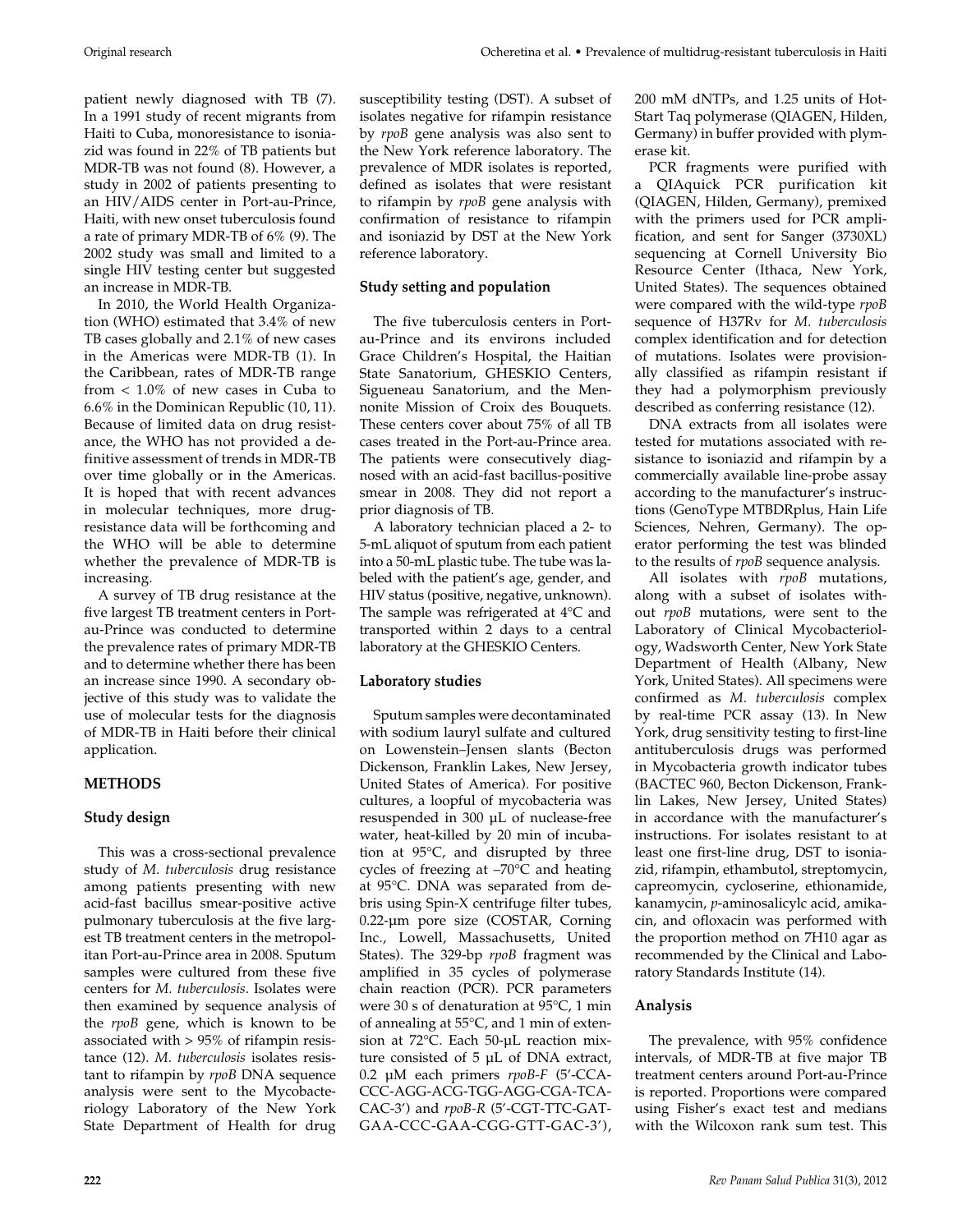study was approved by the Institutional Review Board at GHESKIO and Weill Cornell Medical College (New York).

#### **RESULTS**

#### **Study population**

The five sites sent sputum samples from 1 006 patients to the central laboratory at GHESKIO for analysis. Of them, 909 grew *Mycobacteria* on Lowenstein– Jensen media and yielded DNA extracts suitable for PCR sequencing. Of the 909 isolates, 906 belonged to the *M. tuberculosis* complex*.* The characteristics of the 906 patients from whom *M. tuberculosis*  was isolated are presented in Table 1**.** The median age was 30 years, 49.1% were female, and 77.9% of patients were HIV-1 seronegative. Each site contributed approximately the same number of samples.

#### **Prevalence of MDR-TB**

The 81-bp core region of the *rpoB* gene was sequenced for all isolates. Of the 906 *M. tuberculosis* isolates, 27 (2.9%) contained missense mutations or deletions in the *rpoB* gene that are known to be associated with rifampin resistance. One additional isolate had a silent mutation or synonymous single nucleotide polymorphism in *rpoB* codon T508 (ACC → ACT).

The 27 *M. tuberculosis* isolates with missense mutations or deletions in *rpoB* were sent to the New York State TB

#### **TABLE 1. Characteristics of 906 patients with a diagnosis of new onset sputum smearpositive tuberculosis, Port-au-Prince, Haiti, 2008**

| Characteristic            | No.       | $\%$ a |
|---------------------------|-----------|--------|
| Age, years                |           |        |
| Median                    | 30        | ΝA     |
| Interquartile range       | $20 - 41$ | ΝA     |
| Female                    | 445       | 49.1   |
| <b>HIV</b> status         |           |        |
| Positive                  | 115       | 12.7   |
| Negative                  | 706       | 77.9   |
| Unknown                   | 85        | 9.4    |
| Site                      |           |        |
| Grace Children's Hospital | 226       | 24.9   |
| State Tuberculosis        |           |        |
| Sanatorium                | 190       | 21.0   |
| <b>GHESKIO Centers</b>    | 182       | 20.1   |
| Sigueneau Sanatorium      | 120       | 13.2   |
| Mennonite Mission of      |           |        |
| Croix des Bouquets        | 188       | 20.7   |
|                           |           |        |

*Note:* NA: not applicable.

a May not sum to 100 due to rounding.

Laboratory. Twenty-six isolates grew in New York, and one isolate was nonviable upon subculture. All 26 isolates that grew in New York were confirmed as *M. tuberculosis*. All 26 isolates tested resistant to rifampin by conventional culture DST on solid and liquid media. All 26 were also resistant to isoniazid and hence were classified as MDR-TB. The complete drug sensitivity profile of the 26 MDR isolates is shown in Table 2.

In total, 26 of 906 (2.9%) *M. tuberculosis*  isolates were confirmed to be MDR. No statistically significant associations were found between patient age, gender, or HIV status and multidrug resistance.

The one isolate that had a silent mutation or synonymous single nucleotide polymorphism in *rpoB* codon T508  $(ACC \rightarrow ACT)$  was also analyzed by DST in the reference laboratory and found to be sensitive to rifampin. An additional 46 isolates, which were negative for mutations in the core region of *rpoB*, were also sent to the New York State Laboratory for control DST. All 46 isolates were sensitive to rifampin.

### **Screening with GenoType MTBDRplus line-probe assay**

A line-probe assay was performed on DNA extracts from the 906 *M. tuberculosis* isolates. The MTBDRplus assay identified 28 (3.1%) samples as resistant to rifampin. This number included all 27 isolates identified by sequencing as having a missense mutation or deletion in the

#### **TABLE 2. Drug resistance of** *Mycobacterium tuberculosis* **isolates with mutations in** *rpoB* **gene from 26 patients with new diagnosis of active pulmonary tuberculosis, Port-au-Prince, Haiti, 2008**

|                                      | Mycobacterium tuberculosis<br>isolates with rpoB mutations <sup>b</sup> |       |
|--------------------------------------|-------------------------------------------------------------------------|-------|
| Drug resistance <sup>a</sup>         | No.                                                                     | %     |
| Isoniazid                            | 26                                                                      | 100.0 |
| Rifampin                             | 26                                                                      | 100.0 |
| Isoniazid and<br>rifampin (multidrug |                                                                         |       |
| resistant)                           | 26                                                                      | 100.0 |
| Ethambutol                           | 18                                                                      | 69.2  |
| Pyrazinamide                         | 14                                                                      | 53.8  |
| Streptomycin                         | 12                                                                      | 46.1  |
| Ethionamide                          | 3                                                                       | 11.5  |

<sup>a</sup> No strains were resistant to *p*-aminosalicylic acid, ofloxacin, capreomycin, cycloserine, kanamycin, or amikacin.

Mutations include missense mutations or deletions in the 81-bp core region of *rpoB* but do not include isolates with silent mutations or synonymous single nucleotide polymorphisms.

*rpoB* gene and the one isolate that had a synonymous single nucleotide polymorphism in  $rpoB$  codon T508 (ACC  $\rightarrow$  ACT). The remaining isolates were sensitive to rifampin by the MTBDRplus assay.

## **DISCUSSION**

This study documents that at least 2.9% of patients newly diagnosed with smear-positive pulmonary TB in Portau-Prince had MDR *M. tuberculosi*s. This value is an increase from two studies in the 1990s, when MDR-TB was not detected in any new TB cases in Haiti. This study also suggests that *rpoB* sequencing or hybridization assays are good screening tools in this population for early detection and appropriate treatment of MDR-TB.

These data document that the rates of MDR-TB have increased in Haiti since studies in the 1990s showed that fewer than 1.0% of patients with newly diagnosed TB were resistant to isoniazid and rifampin (7, 8). Studies from the neighboring Dominican Republic, which shares the island of Hispaniola with Haiti, also have shown a high MDR-TB rate of 10.2% in all cases and 6.6% in new TB cases (11). Given the large amount of immigration between countries throughout the Western Hemisphere, the results of these studies are of particular concern for the spread of previously localized disease.

The results of this study have become even more relevant since the 12 January 2010 earthquake, when the headquarters of the National TB Program and several large TB treatment centers were destroyed, including three of the five centers that participated in this study (15). Thousands of TB patients in Portau-Prince defaulted on therapy and are now living in crowded tent cities. Rates of MDR-TB could climb even higher under these catastrophic conditions.

This study was limited in that goldstandard culture-based drug sensitivity testing was performed only on the samples that tested positive for *rpoB* mutations and only on a subset of the isolates that were negative for the *rpoB* mutations. Therefore, the prevalence of MDR-TB may be underestimated. However, all 46 isolates without *rpoB* mutations tested negative for rifampin resistance by a standard culture method, and other studies suggest a  $> 95.0\%$  correlation between *rpoB* sequence analysis